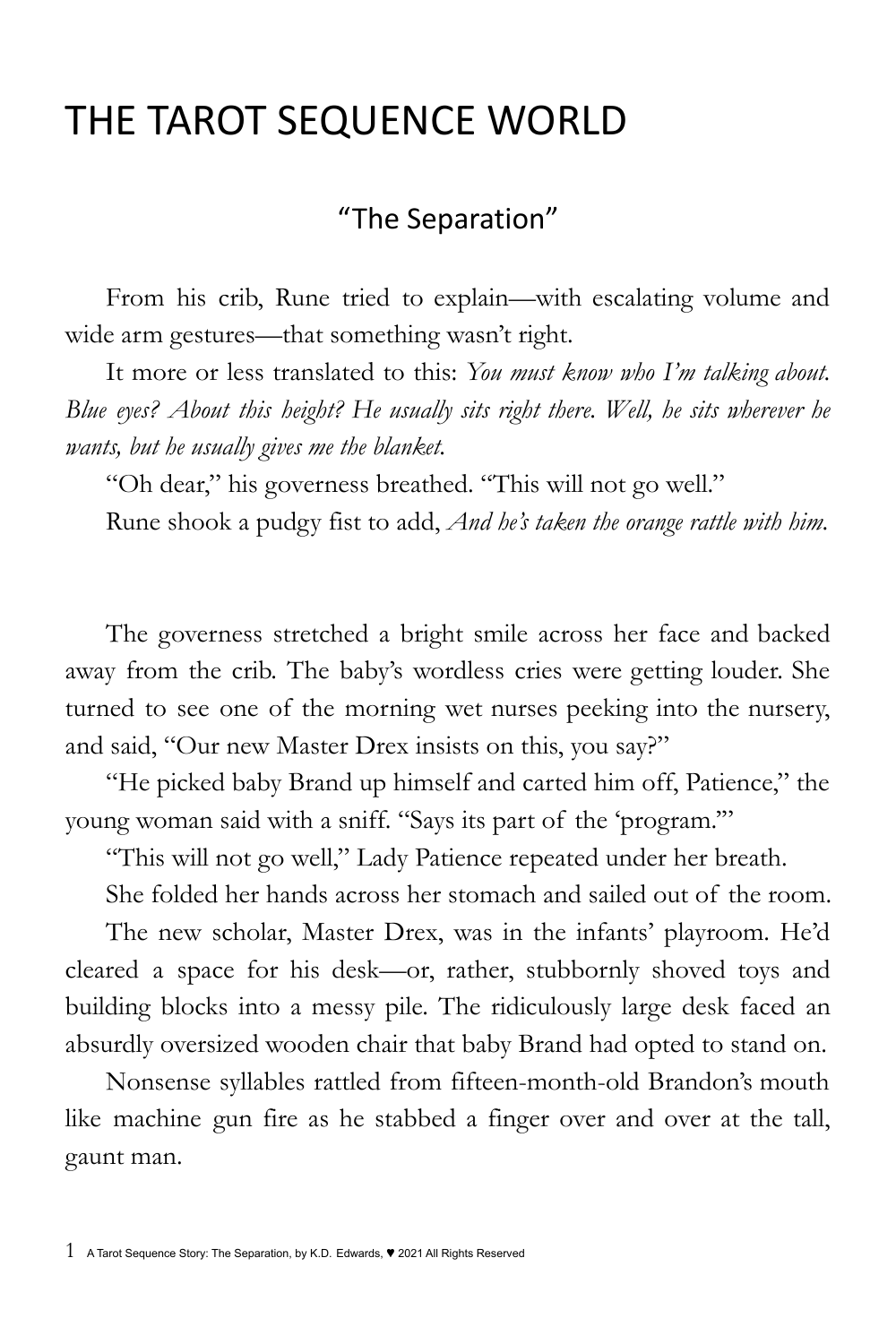"Master Drex," Patience said in a calm but firm tone as she closed the door behind her. "This is quite a surprise. On your first day, even."

The gaunt man, who for some reason had a ruler clutched in his hand as he warily eyed the babbling infant, turned filmy green eyes on her. "I was unaware I had to submit my lesson plan to you as well. Perhaps I should retrieve it from Lord Sun and let him know you insisted on reviewing the material first?"

Patience did what she always did to men like this. She widened her smile and showed a little more tooth. But, as was her way, she also gamely made an attempt at diplomacy.

"Master Drex," she said. "We were thinking that it may be best to postpone their first true separation until they were five." *Or fifty,* she thought. "They are quite strongly attached to each other, even for a Companion bond."

"Companion bond," he snorted. "An archaic institution that stunts the true potential of the Atlantean. I will not delay my charge's instruction. Lord Rune will be trained in the proud tradition of all heirs."

"Well, to be honest, *Lord Brandon* is your charge, too."

Brand, either responding to his name or Rune's, must have decided he was getting somewhere, because he began to squirm off the chair.

"It's just," Patience said. "They tend to react…aggressively when separated. Baby Brand, in particular, is quite skilled at utilizing anything in arm's reach as a cudgel."

"He strikes Lord Sun?" the man said in surprise.

"Oh, good gods, no. Not usually. He mostly finds little clubs when the two of them feel threatened."

"I see," the scholar said. "And Lord Sun?"

"He… Well, he mostly just points at what he wants hit. They're very intuitive."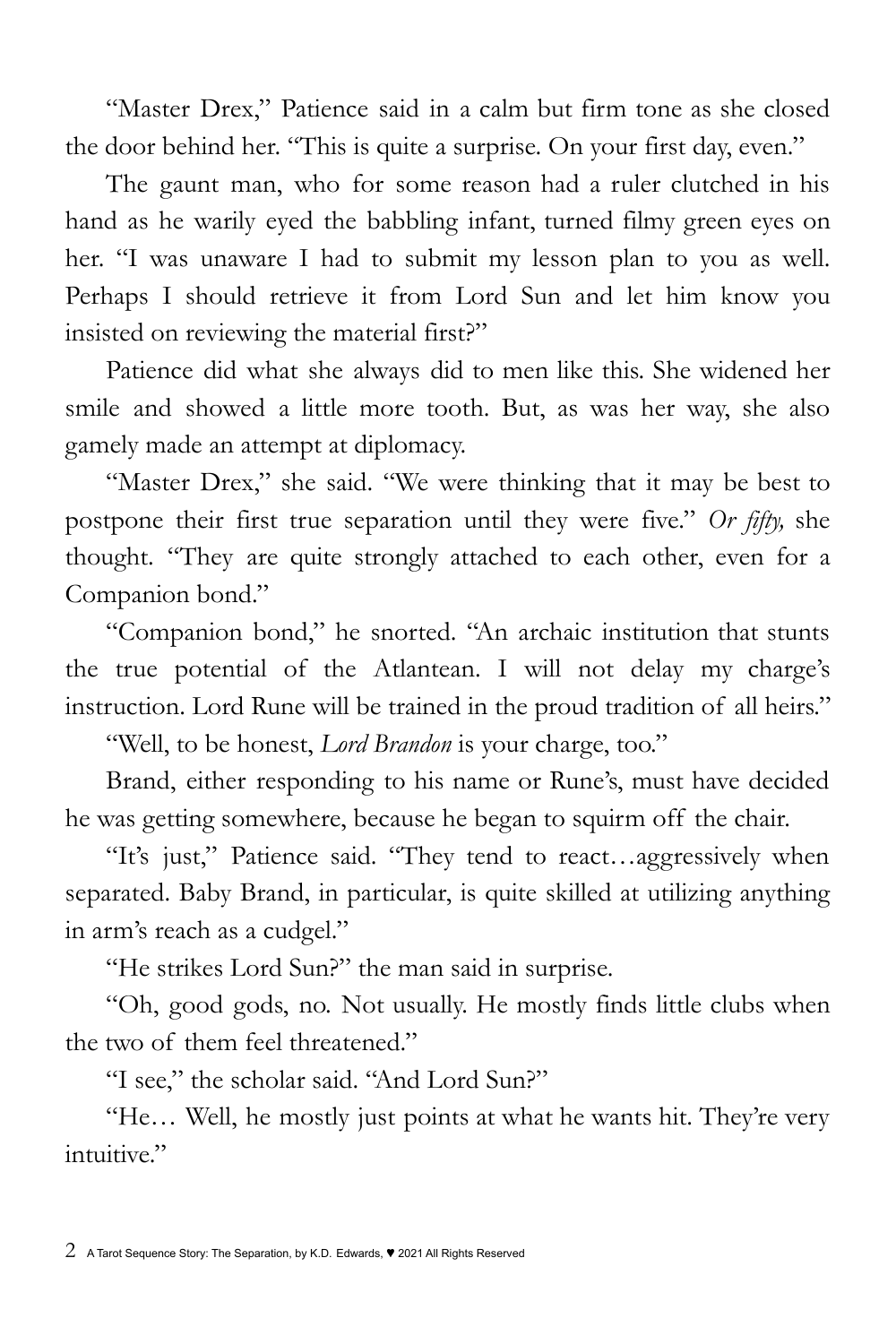The teacher opened his mouth to say something else Patience probably didn't want to hear, which is when Brand put his rattle to use against the man's ankle. It was made out of amber and gold, and weighed enough to have the man yelping and jumping into the air.

"Enough!" Drex snapped. "Take this one outside. I don't even want them in the same building during their sessions. Perhaps give *Lord Brand* to the cleaning staff. He will pick up some useful skills."

He plucked the orange rattle from Brand's fat fingers, which first had the baby's virulently blue eyes widen, and then his mouth in anticipation of a strong howl.

The door began to rattle in its frame.

Neither adult knew where to look—the sudden shaking, or Brand's imminent shout. Then orange light began to leak through the door frame. With one final, almighty bang, it flew open.

Baby Rune stood on the threshold, wavering unsteadily on his chubby legs. His eyes were filled with a searing light, as bright as the razor-bright filament of a sunset.

The light was so powerful that the shadow of the ruler and rattle—held before him like a ward—fell across Drex's chest like a highly prophetic X.

Rune, seemingly anxious to make himself understood, put aside arm gestures in exchange for a single, clear word.

He said, "Band-Aid."

Brand's frozen shout melted into a smile. He trotted across the room and hugged Rune. Then he shoved Rune away so he could peer at Rune's eyes. He poked Rune's nose to see if it would glow too.

"I do not know what is happening," Master Drex said quietly. "But this is untenable. I will not start my tenure with such…such nonsense. Take these stubborn creatures now, this instant, and—"